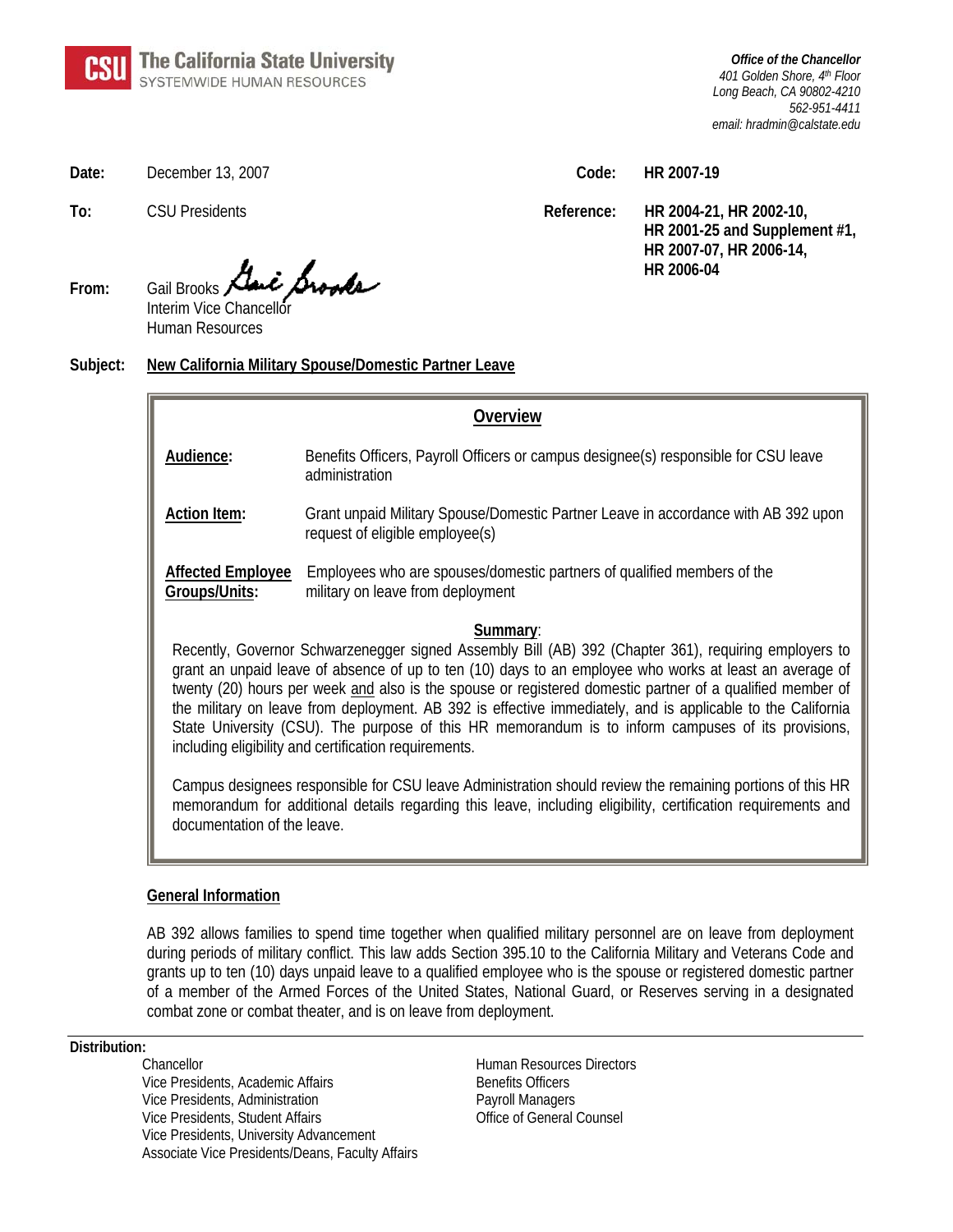# **Eligibility**

In order for a CSU employee to qualify for this type of leave, he/she must be assigned to work for the CSU for an average of at least twenty (20) hours or more on a weekly basis (including student employees). The employee's spouse or registered domestic partner must be either:

- An active member of the Armed Forces of the United States who has been deployed during a period of military conflict to an area designated as a combat theater or combat zone (e.g., "Iraqi Freedom (Iraq)" or "Enduring Freedom (Afghanistan))" by the President of the United States; or
- A member of the National Guard, or Reserves who has been deployed during a period of military conflict.

A period of military conflict is described as either a period of war declared by the United States Congress, or a period of deployment for which a member of a military reserve component is ordered to active duty.

If the above eligibility requirements have been met and the employee chooses to take such a leave, then:

- Written documentation must be provided to certify that the spouse or domestic partner will be on leave from deployment during the time that the employee has requested such leave; and
- Certification must be provided **no later than two (2) business days** upon receiving official notification that his/her spouse or domestic partner will be on leave from deployment.

The leave provisions of AB 392 shall not affect or prevent the CSU from allowing a qualified employee to take a leave to which the employee is otherwise entitled. Therefore, an employee who qualifies for such leave is eligible to utilize his/her available vacation leave credits, CTO or personal holiday at his/her request. However, if the employee chooses not to access his/her available leave credits, the leave should be documented via the 634 absence form with a note stating "Spouse/DP Military Leave."

A copy of AB 392 is provided as Attachment A.

## **CMS Processing Instructions**

As a result of the CSU implementing a new California Military Spouse/Domestic Partner Leave, there is impact to CMS Baseline. Additional information regarding how this leave will be implemented in CMS baseline will be provided in a future CMS communication.

Questions regarding this HR memorandum may be directed to Human Resources Administration at (562) 951- 4411. This HR Letter is also available on the Human Resources Administration's Web site at: <http://www.calstate.edu/HRAdm/memos.shtml>.

GB/mh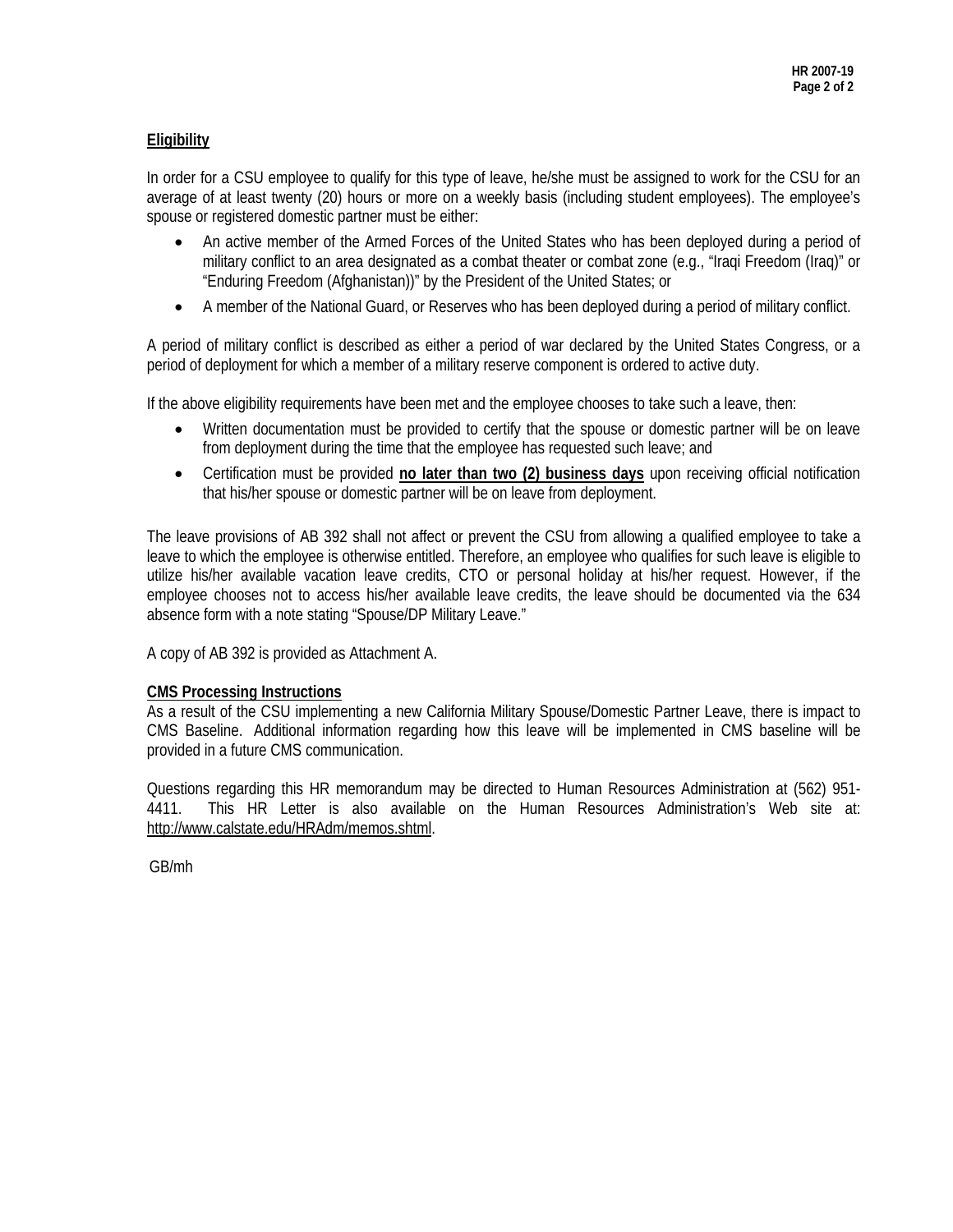#### HR 2007-19 **ATTACHMENT A**

a construction of the company of the construction of the construction of the construction of the construction of the construction of the construction of the construction of the construction of the construction of the const

### **Assembly Bill No. 392**

## CHAPTER 361

An act to add Section 395.10 to the Military and Veterans Code, relating to military benefits, and declaring the urgency thereof, to take effect immediately.

#### [Approved by Governor October 9, 2007. Filed with Secretary of State October 9, 2007.]

#### LEGISLATIVE COUNSEL'S DIGEST

AB 392. Lieu. Military service: benefits.

Existing law provides certain benefits for qualifying members of the Armed Forces of the United States, National Guard, and Reserves.

This bill would require a qualified employer to allow a qualified employee who is a spouse of a qualified member of the Armed Forces, National Guard, or Reserves to take up to 10 days of unpaid leave during a qualified leave period, as provided.

This bill would declare that it is to take effect immediately as an urgency statute.

The people of the State of California do enact as follows:

SECTION 1. Section 395.10 is added to the Military and Veterans Code, to read:

395.10. (a) Notwithstanding any other provision of law, a qualified employer shall allow a qualified employee to take up to 10 days of unpaid leave during a qualified leave period.

(b) For purposes of this section:

 $(1)$  "Period of military conflict" means either of the following:

(A) A period of war declared by the United States Congress.

(B) A period of deployment for which a member of a reserve component is ordered to active duty pursuant to either of the following.

(i) Sections 12301 and 12302 of Title 10 of the United States Code.

(ii) Title 32 of the United States Code.

 $(2)$  "Qualified employee" means a person who satisfies all of the following:

(A) Is the spouse of a qualified member.

(B) Performs service for hire for an employer for an average of 20 or more hours per week, but does not include an independent contractor.

(C) Provides the qualified employer with notice, within two business days of receiving official notice that the qualified member will be on leave